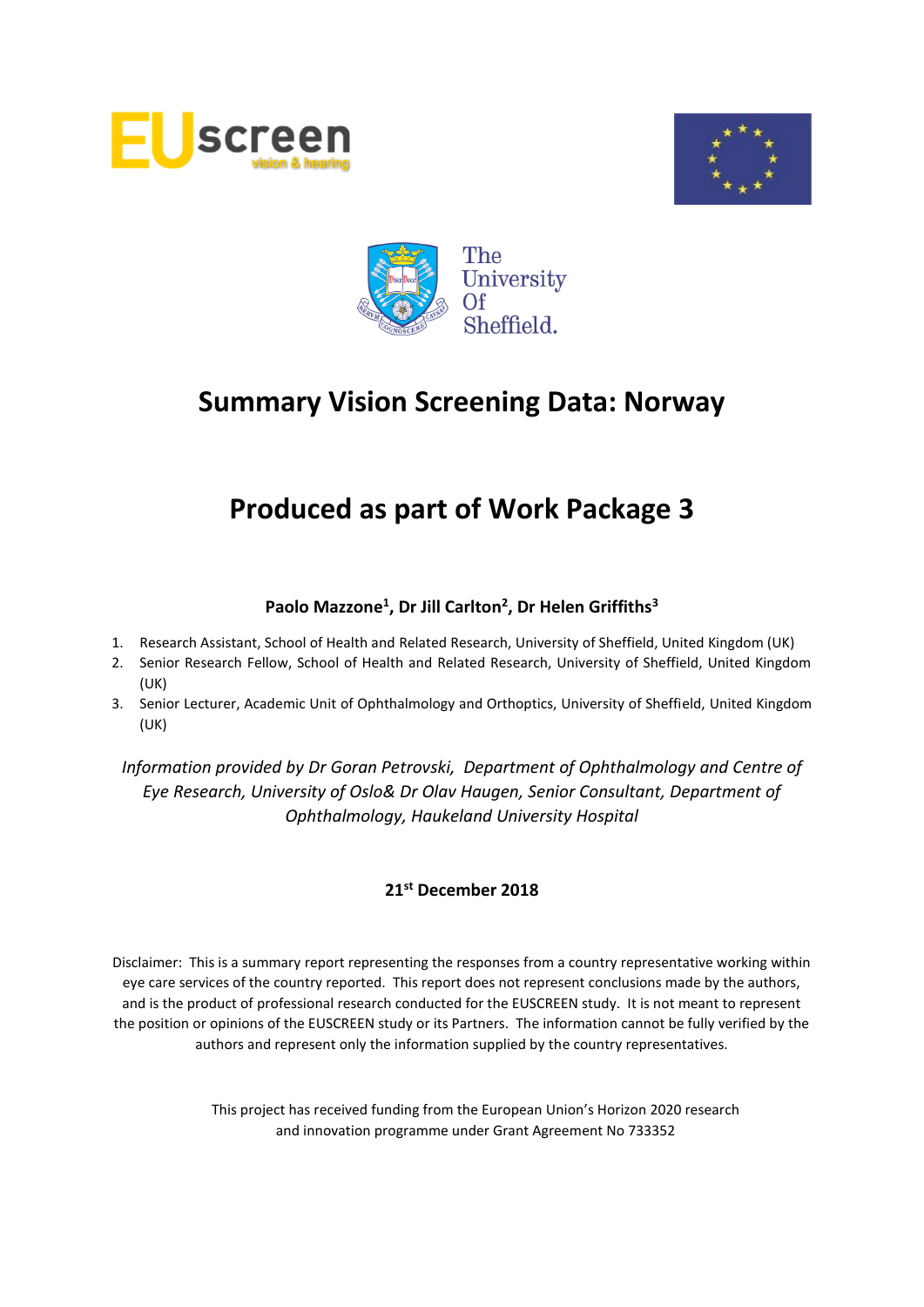



| Summary Vision Screening Data: Norway |  |
|---------------------------------------|--|
|---------------------------------------|--|

## **Contents**

| 1              | <b>Glossary of Terms: Vision Screening</b>       |                                           |                |  |  |
|----------------|--------------------------------------------------|-------------------------------------------|----------------|--|--|
| $\overline{2}$ | Abbreviations                                    |                                           |                |  |  |
| 3              | Population and Healthcare Overview               |                                           |                |  |  |
|                | Vision Screening Commissioning and Guidance<br>4 |                                           |                |  |  |
| 5              | Screening programme                              | 4                                         |                |  |  |
|                | 5.1                                              | Vision screening - Preterm babies         | 4              |  |  |
|                | 5.2                                              | Vision screening - Birth to 3 months      | 4              |  |  |
|                | 5.3                                              | Vision screening - 3 months to 36 months  | $\overline{4}$ |  |  |
|                | 5.4                                              | Vision screening - 36 months to 7 years   | 5              |  |  |
| 6              |                                                  | <b>Automated Screening</b>                | 9              |  |  |
| 7              |                                                  | Provision for Visually Impaired           | 10             |  |  |
| 8              |                                                  | Knowledge of existing screening programme | 11             |  |  |
|                | 8.1                                              | Prevalence/Diagnosis                      | 11             |  |  |
|                | 8.2                                              | Coverage                                  | 11             |  |  |
|                | 8.3                                              | Screening evaluation                      | 11             |  |  |
|                | 8.4                                              | <b>Treatment success</b>                  | 11             |  |  |
| 9              |                                                  | Costs of vision screening in children     | 12             |  |  |
|                | 9.1                                              | Cost of vision screening                  | 12             |  |  |
|                | 9.2                                              | Cost of treatment for amblyopia           | 12             |  |  |
|                | 9.3                                              | Cost of Treatment for strabismus          | 12             |  |  |
|                | 9.4                                              | Cost of treatment for cataract            | 12             |  |  |
| 10             | References<br>13                                 |                                           |                |  |  |
|                |                                                  |                                           |                |  |  |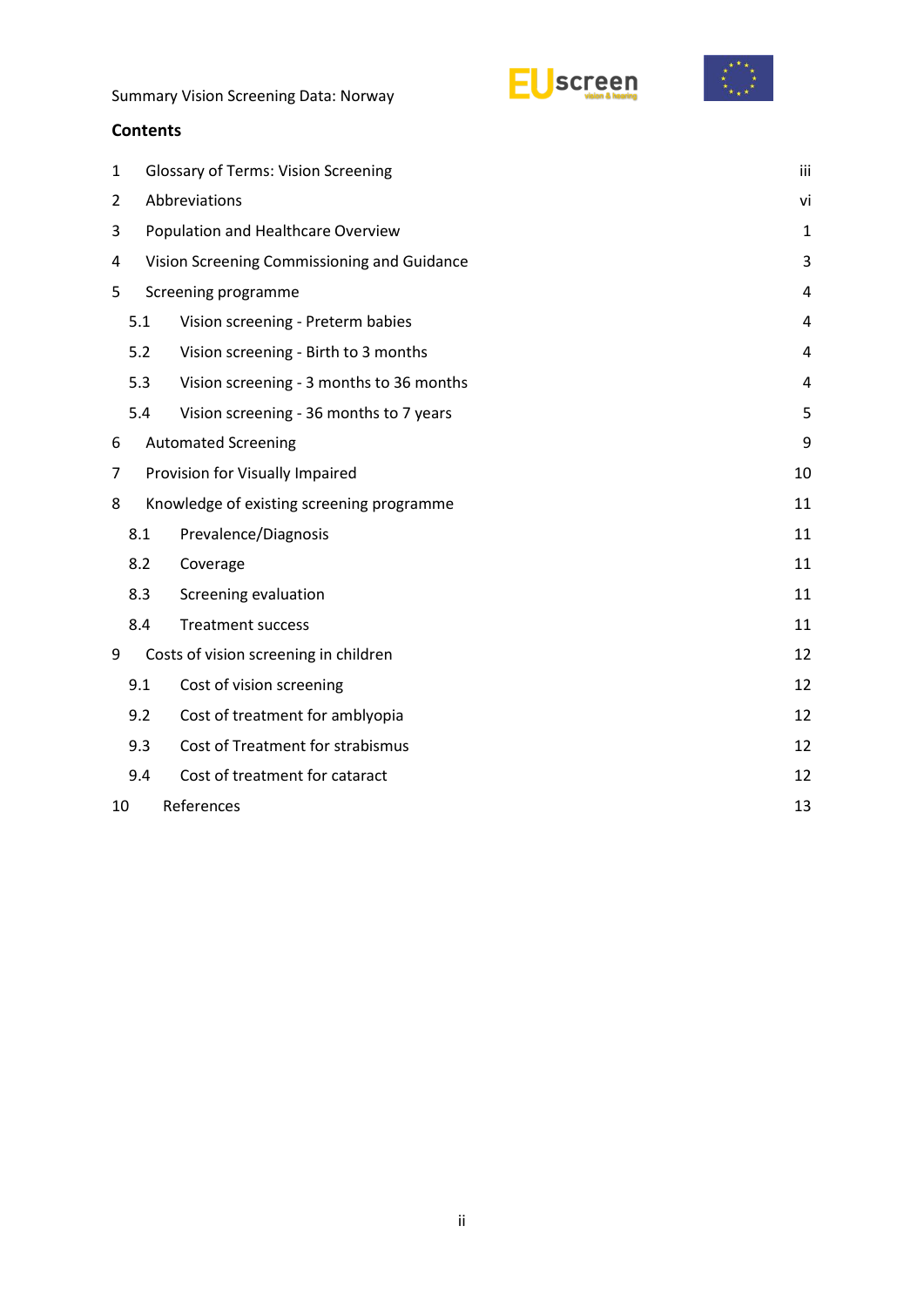



# <span id="page-2-0"></span>**1 Glossary of Terms: Vision Screening**

| <b>Abnormal test result</b> | A test result where a normal "pass" response could not be                                  |  |  |  |
|-----------------------------|--------------------------------------------------------------------------------------------|--|--|--|
|                             | detected under good conditions. The result on screening                                    |  |  |  |
|                             | equipment may indicate "no response," "fail," or "refer."                                  |  |  |  |
| <b>Attendance rate</b>      | The proportion of all those invited for screening that are tested<br>and receive a result: |  |  |  |
|                             |                                                                                            |  |  |  |
|                             | Invited for screening includes all those that are offered<br>٠                             |  |  |  |
|                             | the screening test.                                                                        |  |  |  |
|                             | Tested and receive a result could be a "pass" or "referral<br>٠                            |  |  |  |
|                             | to diagnostic assessment".                                                                 |  |  |  |
|                             | Attendance rate provides information on the willingness of                                 |  |  |  |
|                             | families to participate in screening.                                                      |  |  |  |
| <b>Compliance with</b>      | The percentage of those who are referred from screening to a                               |  |  |  |
| referral (percentage)       | diagnostic assessment that actually attend the diagnostic                                  |  |  |  |
|                             | assessment.                                                                                |  |  |  |
|                             |                                                                                            |  |  |  |
|                             | Percentage of compliance provides information on the                                       |  |  |  |
|                             | willingness of families to attend the diagnostic assessment after                          |  |  |  |
|                             | referral from screening.                                                                   |  |  |  |
|                             |                                                                                            |  |  |  |
| Coverage                    | The proportion of those eligible for screening that are tested and                         |  |  |  |
|                             | receive a result:                                                                          |  |  |  |
|                             |                                                                                            |  |  |  |
|                             | Eligible for screening includes those within the population<br>٠                           |  |  |  |
|                             | that are covered under the screening or health care                                        |  |  |  |
|                             | programme.                                                                                 |  |  |  |
|                             | Tested and receive a result could be a "pass" or "refer to                                 |  |  |  |
|                             | diagnostic assessment".                                                                    |  |  |  |
|                             | Factors such as being offered screening, willingness to                                    |  |  |  |
|                             | participate, missed screening, ability to complete the screen, and                         |  |  |  |
|                             | ability to document the screening results will influence the                               |  |  |  |
|                             | coverage.                                                                                  |  |  |  |
| <b>False negatives</b>      | The percentage of children with a visual deficit (defined by the                           |  |  |  |
|                             | target condition) that receive a result of "pass" during screening.                        |  |  |  |
|                             |                                                                                            |  |  |  |
|                             | Example: If 100 children with visual deficit are screened, and 1                           |  |  |  |
|                             | child passes the screening, the percentage of false negatives is<br>1%.                    |  |  |  |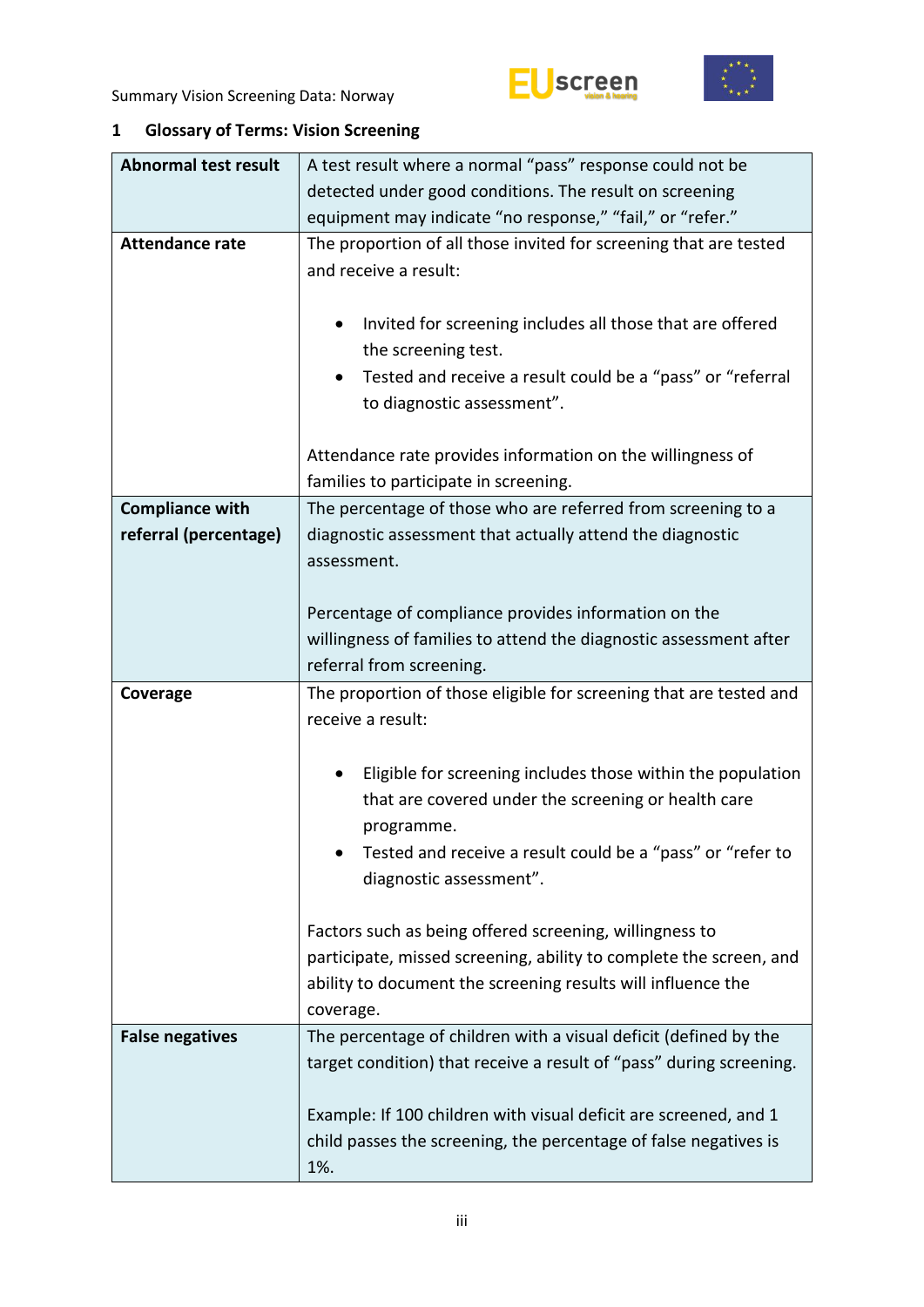



| <b>False positives</b>       | The percentage of children with normal vision that are referred                  |
|------------------------------|----------------------------------------------------------------------------------|
|                              | from screening to a diagnostic assessment.                                       |
| <b>Guidelines</b>            | Recommendations or instructions provided by an authoritative                     |
|                              | body on the practice of screening in the country or region.                      |
| <b>Vision screening</b>      | A person qualified to perform vision screening, according to the                 |
| professional                 | practice in the country or region.                                               |
| <b>Inconclusive test</b>     | A test result where a normal "pass" response could not be                        |
| result                       | detected due to poor test conditions or poor cooperation of the                  |
|                              | child.                                                                           |
| <b>Invited for screening</b> | Infants/children and their families who are offered screening.                   |
| <b>Outcome of vision</b>     | An indication of the effectiveness or performance of screening,                  |
| screening                    | such as a measurement of coverage rate, referral rate, number of                 |
|                              | children detected, etc.                                                          |
| Untreated amblyopia          | Those children who have not received treatment for amblyopia                     |
|                              | due to missed screening or missed follow-up appointment.                         |
| Persistent amblyopia         | Amblyopia that is missed by screening, or present after the child                |
|                              | has received treatment.                                                          |
| <b>Positive predictive</b>   | The percentage of children referred from screening who have a                    |
| value                        | confirmed vision loss.                                                           |
|                              |                                                                                  |
|                              | For example, if 100 babies are referred from screening for                       |
|                              | diagnostic assessment and 10 have normal vision and 90 have a                    |
|                              | confirmed visual defect, the positive predictive value would be                  |
|                              | 90%.                                                                             |
| <b>Prevalence</b>            | The percentage or number of individuals with a specific disease                  |
|                              | or condition. Prevalence can either be expressed as a percentage                 |
|                              | or as a number out of 1000 individuals within the same                           |
|                              | demographic.                                                                     |
| Programme                    | An organised system for screening, which could be based                          |
|                              |                                                                                  |
|                              | nationally, regionally or locally.                                               |
| Protocol                     | Documented procedure or sequence for screening, which could                      |
|                              | include which tests are performed, when tests are performed,                     |
|                              | procedures for passing and referring, and so forth.                              |
| <b>Quality assurance</b>     | A method for checking and ensuring that screening is functioning                 |
|                              | adequately and meeting set goals and benchmarks.                                 |
| Referral criteria            | A pre-determined cut-off boundary for when a child should be                     |
|                              | re-tested or seen for a diagnostic assessment.                                   |
| <b>Risk babies / Babies</b>  | All infants that are considered to be at-risk or have risk-factors               |
| at-risk                      | for vision defects/ophthalmic pathology according to the<br>screening programme. |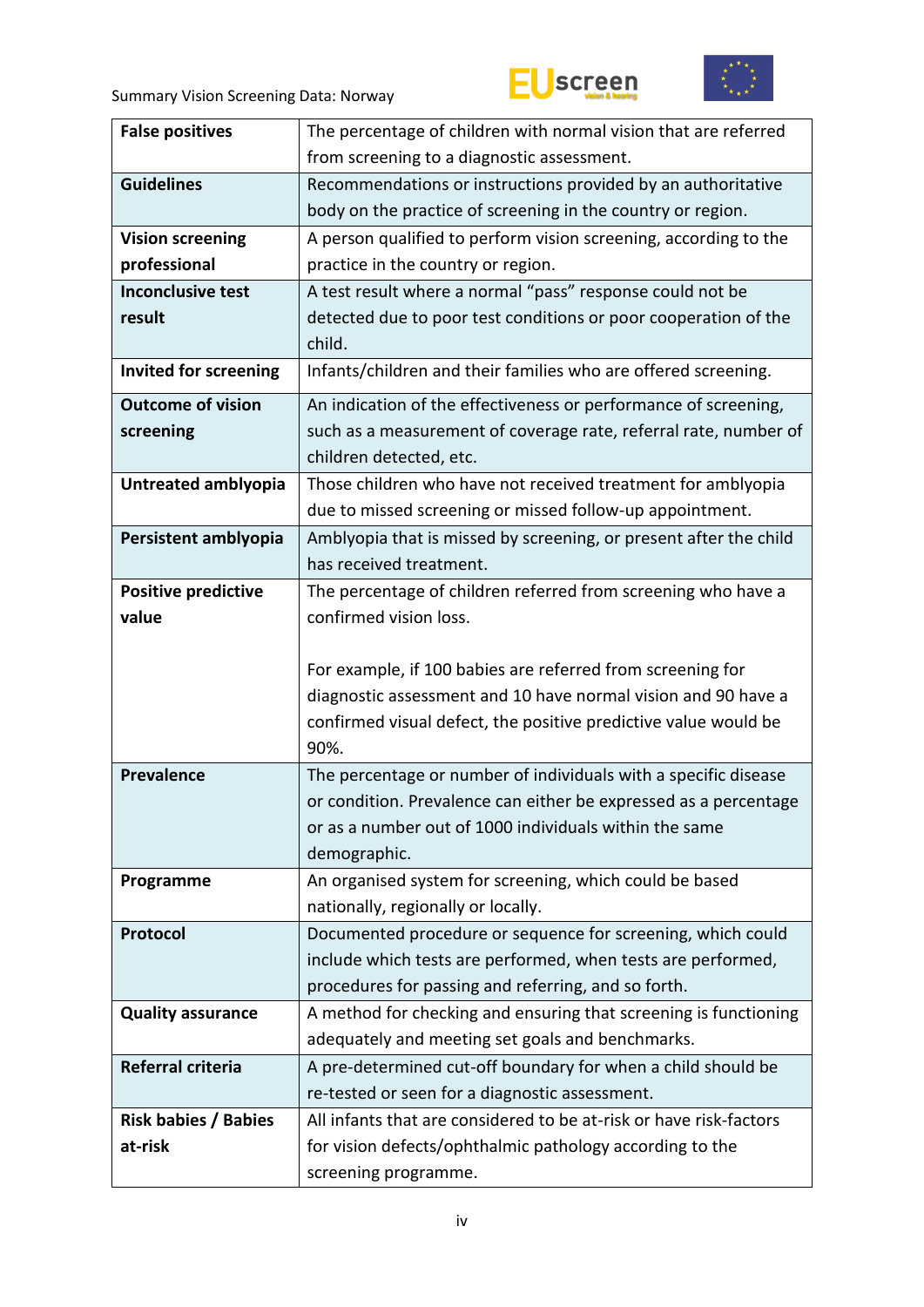



|                         | Two common risk factors are admission to the neonatal-intensive    |  |  |
|-------------------------|--------------------------------------------------------------------|--|--|
|                         | care unit (NICU) or born prematurely. However, other risk factors  |  |  |
|                         | for visual defects may also be indicated in the screening          |  |  |
|                         | programme.                                                         |  |  |
| Sensitivity             | The percentage of children with visual defects that are identified |  |  |
|                         | via the screening programme.                                       |  |  |
|                         |                                                                    |  |  |
|                         | For example, if 100 babies with visual defects are tested, and 98  |  |  |
|                         | of these babies are referred for diagnostic assessment and 2 pass  |  |  |
|                         | the screening, the sensitivity is 98%.                             |  |  |
|                         |                                                                    |  |  |
| <b>Specificity</b>      | The percentage of children with normal vision that pass the        |  |  |
|                         | screening.                                                         |  |  |
|                         |                                                                    |  |  |
|                         | For example, if 100 babies with normal vision are tested, and 10   |  |  |
|                         | of these babies are referred for diagnostic assessment and 90      |  |  |
|                         | pass the screening, the specificity is 90%.                        |  |  |
| <b>Target condition</b> | The visual defect you are aiming to detect via the screening       |  |  |
|                         | programme.                                                         |  |  |
| Well, healthy babies    | Infants who are not admitted into the NICU or born prematurely     |  |  |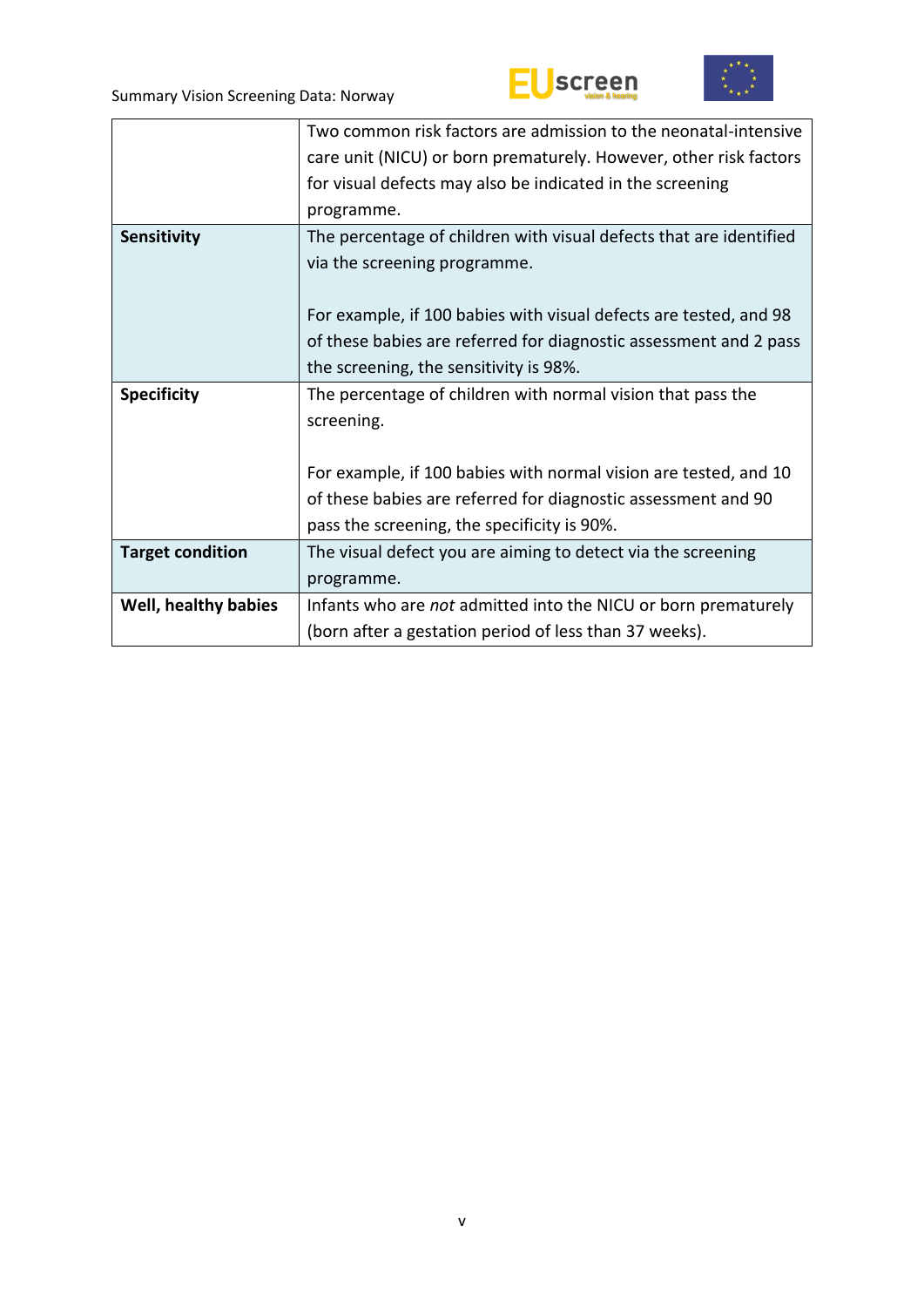



<span id="page-5-0"></span>**2 Abbreviations ACT** Alternating Cover Test **AR** Autorefraction **AS** Automated Screening **CT** Cover Test **CV** Colour Vision **EI** Eye Inspection **EM** Eye Motility **Fix** Fixation **GDP** Gross Domestic Product **GP** General Practitioner **Hir** Hirschberg **NICU** Neonatal-intensive care unit **PM** Pursuit Movements **PPP** Purchasing Power Parity **PR** Pupillary Reflexes **RE** Retinal Examination **ROP** Retinopathy of Prematurity **RR** Red Reflex Testing **SV** Stereopsis **VA** Visual Acuity **WHO** World Health Organisation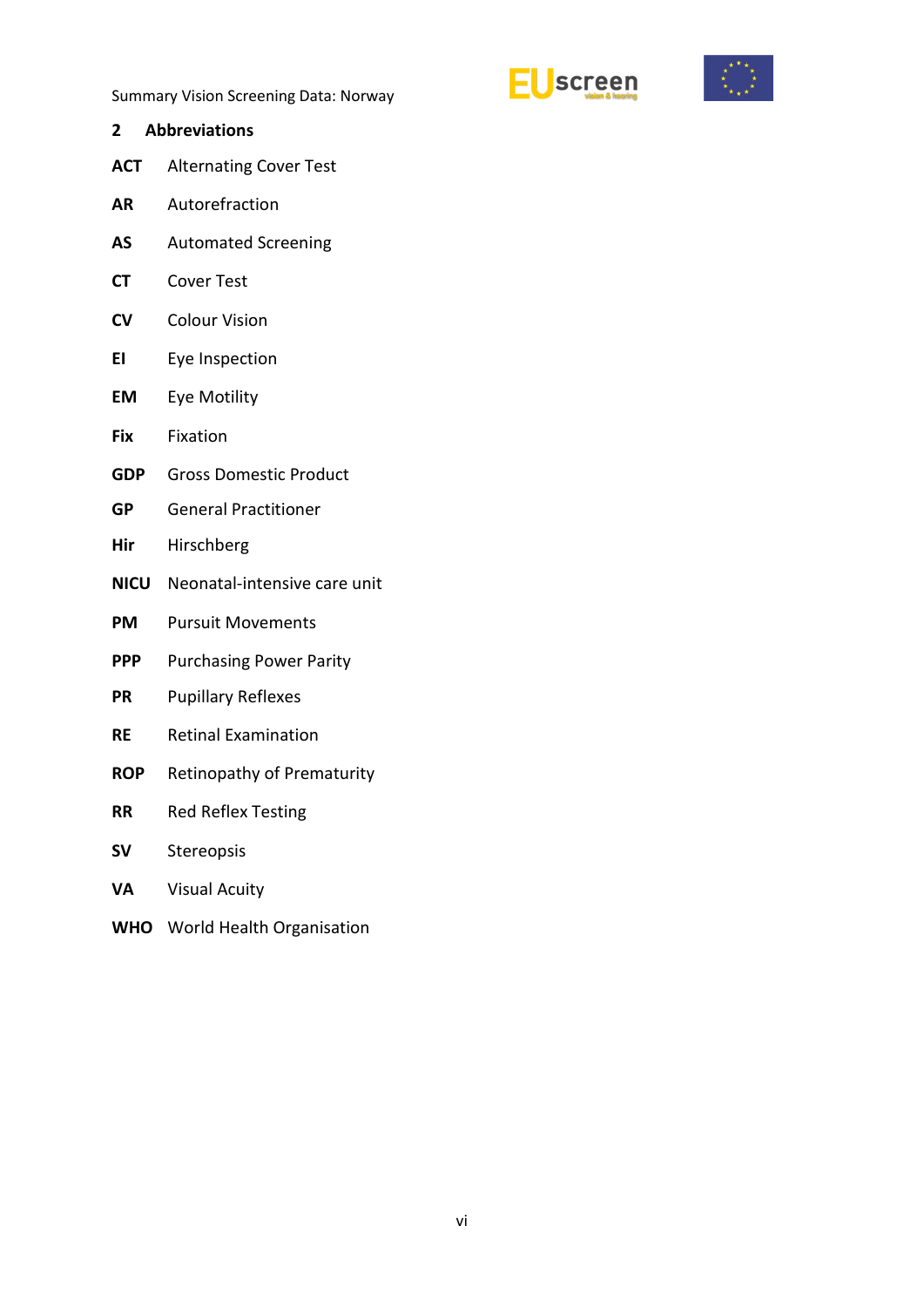



#### <span id="page-6-0"></span>**3 Population and Healthcare Overview**

The population of Norway is 5,282,223 (World Bank, 2018a) and a birth rate estimated at 11.2 births/1,000 population in 2016 (World Bank, 2018b). The change in population and birth rate from 1960 to 2017 is shown in Figure 1, graphs A and B respectively.

Norway has a reported population density of 14.46 people per square kilometre in 2017 and this has risen from 9.88 people per square kilometre in 1961 (World Bank, 2018c). Infant mortality in 2017 is estimated at 2.1 deaths/1,000 live births in total (World Bank, 2018d).

The average life expectancy in Norway is estimated at 82.5 years (World Bank, 2018e), with a death rate of 7.8 deaths/1,000 population in 2016 (World Bank, 2018f). Norway has a gross national income per capita (PPP int. \$, 2013) of \$66,000 (WHO, 2016). The estimated total expenditure on health per capita in 2014 was \$6,347 (Intl \$) and the total expenditure on health in 2014 as percentage of GDP was 9.7% (WHO, 2016b).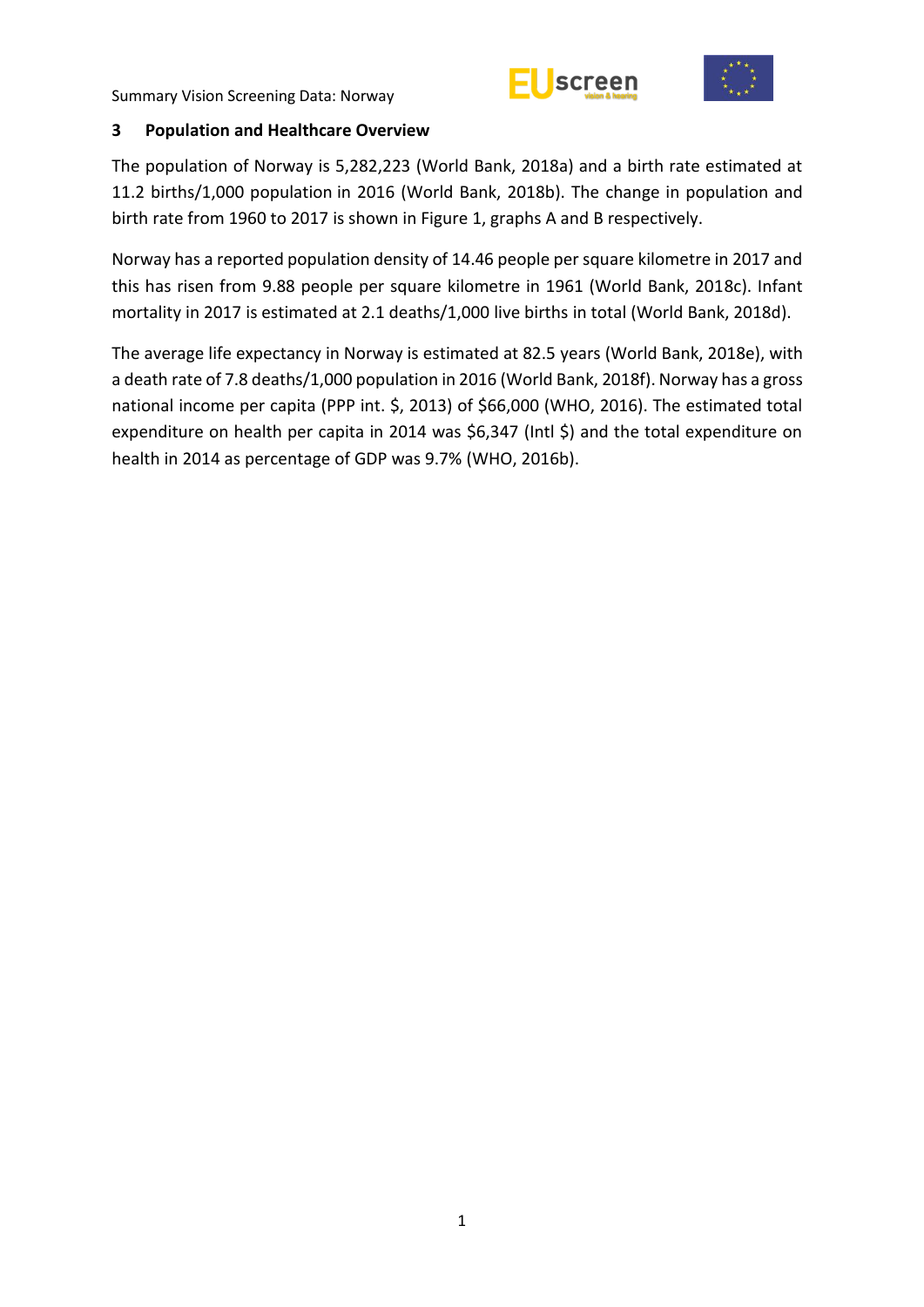



*Figure 1: Change in the Total Population and Birth Rate in Norway between 1960 and 2017*



*Source: Information sourced from World Bank (2018)*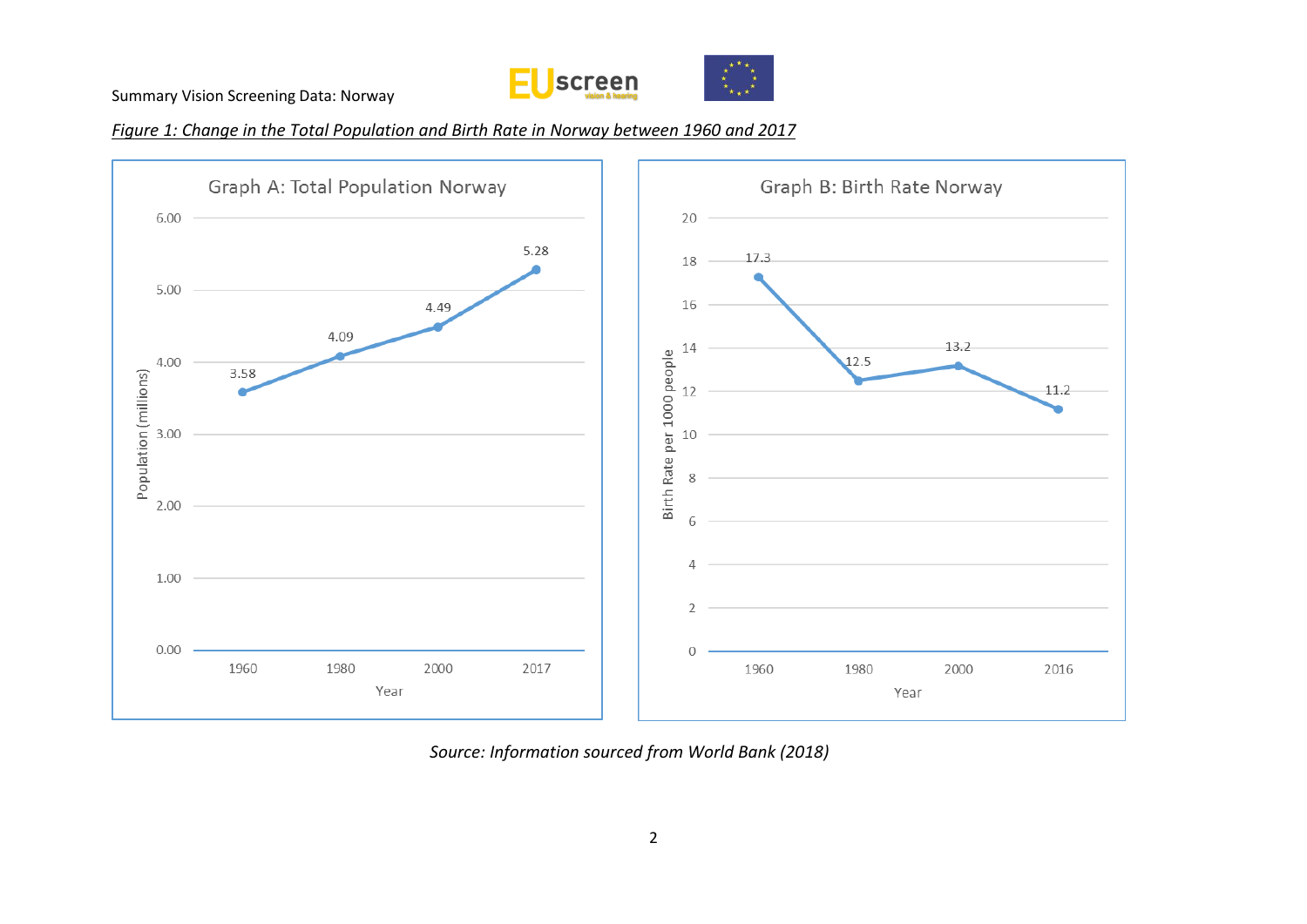



#### <span id="page-8-0"></span>**4 Vision Screening Commissioning and Guidance**

In Norway, vision screening is organised regionally by the local municipalities, of which there are 420. The responsibility of primary health care, of which vision screening is included, is the responsibility of the municipalities, with Norway's Ministry of Health playing an indirect role through legislation and funding mechanisms. All municipalities provide and fund vision screening, which is embedded into a general preventative child healthcare screening system. Vision screening has been implemented since the 1970s. However, the first written Norwegian guidelines for vision screening in children are from 1998. The content of the vision screening programme is decided upon by the Norwegian Directorate of Health. In 2006, the guidelines were revised; the revised guidelines maintained the inclusion of visual acuity testing at 4 years of age, but now introduced a recommendation as to which visual acuity test should be performed.

There are national general health screening guidelines for vision screening and the programme is revised every 5 to 10 years. A committee appointed by the National Health Authorities decides upon the revisions. The committee responsible for the last guidelines comprised of:

- ophthalmologists
- 1 orthoptist
- 1 optometrist
- 1 special education person (in visual problems)
- 1 special nurse
- $-1GP$
- 1 paediatric neurologist
- 1 senior consultant from the health care ministry

There are no methods for quality monitoring imposed by the government and there has been very little research carried out concerning the vision screening programme in Norway.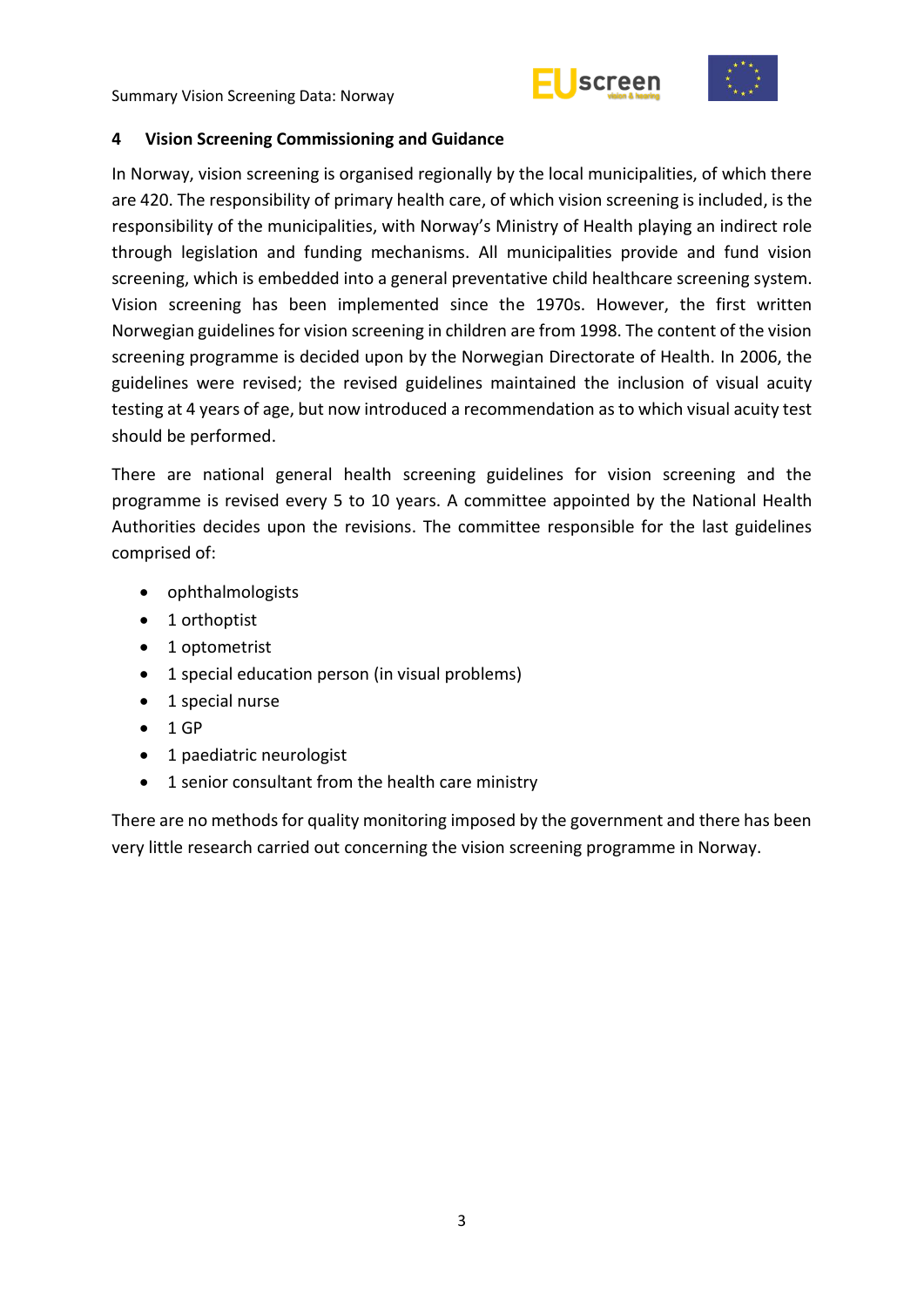



## <span id="page-9-0"></span>**5 Screening programme**

The target conditions screened for by vision screening are retinopathy of prematurity (ROP), congenital eye disorders and reduced visual acuity. The health care professionals delivering vision screening, venue for screening and tests used vary depending on the age of the child. Specific details of the screening offered within each age group are described more fully in sections 5.1 to 5.4 below.

# <span id="page-9-1"></span>*5.1 Vision screening - Preterm babies*

Preterm babies up to the age of 3 months are screened by an ophthalmologist in a neonatal intensive care unit of a hospital. The tests conducted in preterm babies less than 32 weeks gestational age (GA) include ROP screening until full normal vascularisation of the retina. Preterm babies aged above 32 gestational weeks are screened in the same manner as full term babies as described in section 5.2.

# <span id="page-9-2"></span>*5.2 Vision screening - Birth to 3 months*

Well, healthy babies aged up to 3 months are screened by a paediatrician, GP, or a specialist nurse in a child healthcare centre. The tests conducted at this aged include eye inspection, fixation and red reflex testing (paediatrician). Red reflex and a general eye exam is tested at birth and 6 weeks of age. Babies are referred as soon as there are signs of abnormality. There is no defined policy for referral or observation when tests are inconclusive, this is at the discretion of the clinician. The red reflex examination is conducted at discharge and is performed by a paediatrician (or paediatrician-in-training). The further screening at the child healthcare centre is usually not performed by a paediatrician, but by GPs (the "general eye examination"). The "general eye examination" from birth to 3 months is defined in the national guidelines, and should include:

- family history of any eye problems
- problems concerning pregnancy or delivery
- examination of red reflex
- examination for any congenital anomaly
- examination for abnormal eye movements
- examination of visual behaviour/fixation pattern and following
- ask for any worry or concern from the parents

## <span id="page-9-3"></span>*5.3 Vision screening - 3 months to 36 months*

Infants aged 3 to 36 months are screened by a specialist nurse or a GP at a mother and child healthcare centre. Testing is conducted four times during this period: at 3 months, 6 months, 1 year and 2 years of age. The tests conducted include eye inspection, fixation, red reflex testing, Hirschberg test and pupillary reflexes. There is no defined policy for referral or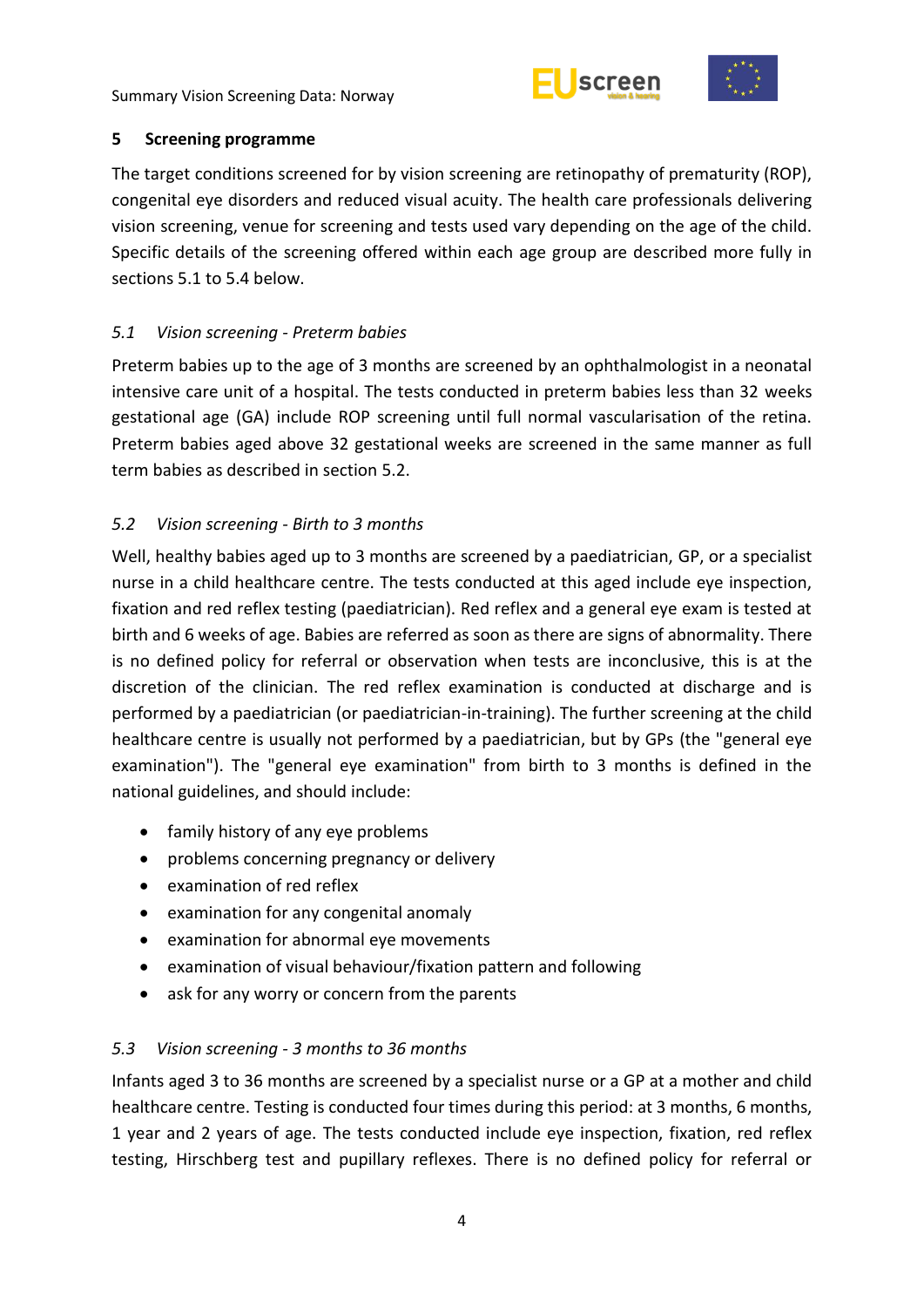



observation when tests are inconclusive; this is left to the discretion of the clinician. Due to low sensitivity and specificity, corneal light reflex and cover test has been omitted as a screening examination in the guidelines from 2006. Referral to an ophthalmologist in the period 3-36 months is based on a total judgement of both findings and worry from the parents and/or the specialist nurse. Manifest strabismus is also a reason for referral.

#### <span id="page-10-0"></span>*5.4 Vision screening - 36 months to 7 years*

Children aged 36 months up to 7 years of age are screened once, between 4 and 5 years of age, by a specialist nurse at a mother and child healthcare centre. The tests conducted at this age include eye inspection, red reflex testing and a visual acuity measurement. Visual acuity is measured for the first time at 4-5 years of age, however, there are no recommendations as to which chart to use. In Norway, the Østerberg's chart has been the most commonly used test since the 1970s. To pass the visual acuity test, the child needed to see at least 3 objects on line 4/6 (or 0.67 decimal, 0.2 logMAR) in each eye. If the child failed, he/she were required to repeat the screening test after 1-2 months. If they failed again, he/she would be referred to an ophthalmologist. The LH chart (logMAR principle, uncrowded) is now the recommended chart. The indication for referral is now a visual acuity of less than 3 correct symbols (out of 5) on line 3/4.8 (0.63) in one or both eyes and is not repeated at any other age. Referral is determined by less than 3 correct answers out of 5 symbols on the line 3/4.8 (Snellen 6/9.5 or 0.225 logMAR) on charts measured to be used at 3 metres. A new investigation is conducted within 1-2 months if the child failed; otherwise, referral is necessary through indications based on general exam and medical history.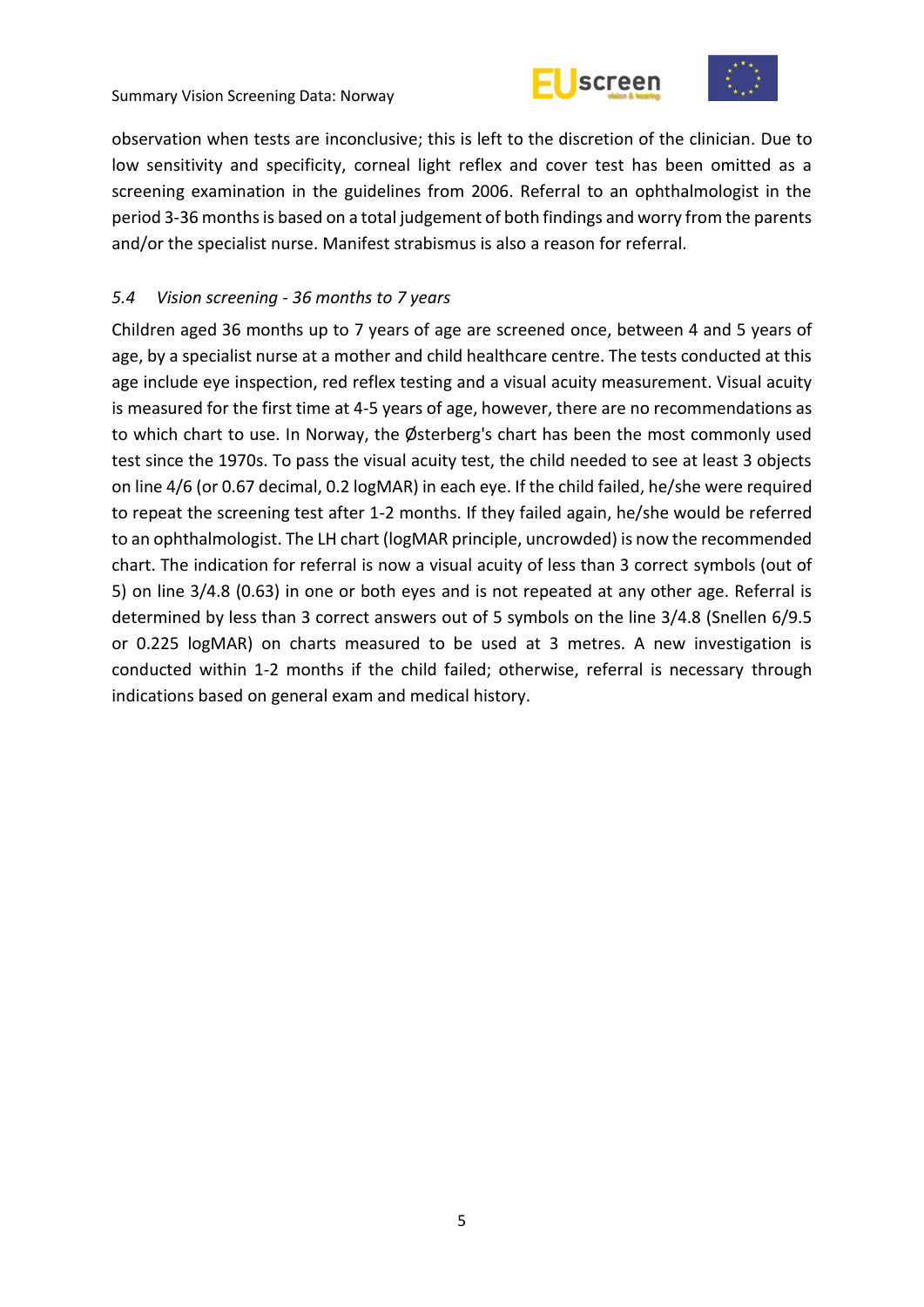

**Table 1:** Healthcare professionals who conduct vision screening in each age group

| Table 1        | Paediatrician  | Ophthalmologist | GP             | <b>Specialist nurse</b> |
|----------------|----------------|-----------------|----------------|-------------------------|
| Preterm babies | $\pmb{\times}$ | $\checkmark$    | $\pmb{\times}$ | $\pmb{\times}$          |
| 0 to 3 months  | ✓              | $\pmb{\times}$  | ✓              | ✓                       |
| 3 to 36 months | $\pmb{\times}$ | $\pmb{\times}$  | $\checkmark$   | ✓                       |
| 3 to 7 years   | $\pmb{\times}$ | $\pmb{\times}$  | $\pmb{\times}$ | $\checkmark$            |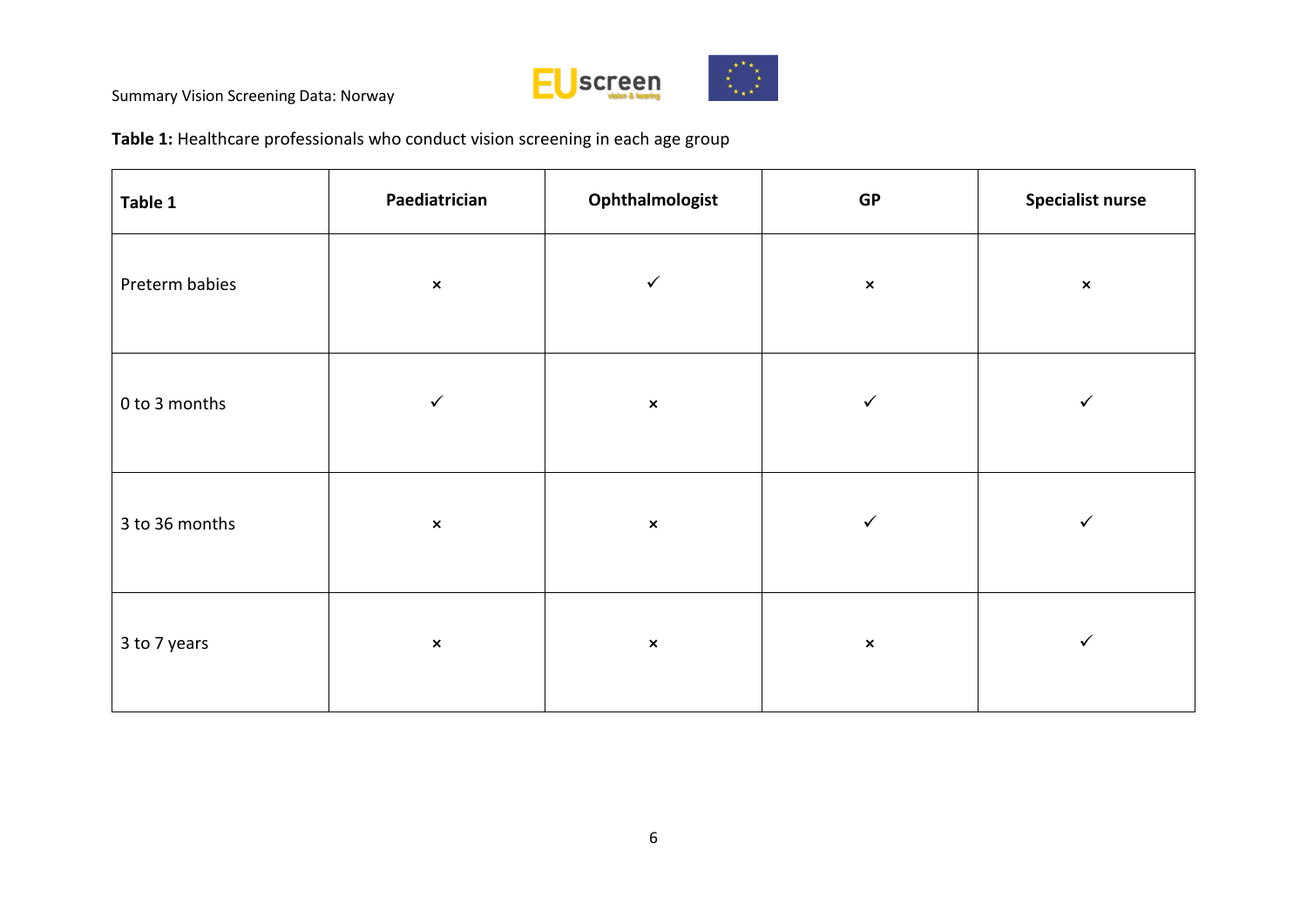

**Table 2:** Vision screening tests used in vision screening for each age group

| Table 2              | <b>Red reflex</b><br>testing    | Eye<br>inspection               | Retinal<br>examination       | <b>Fixation</b>                 | Hirschberg     | <b>Pupillary</b><br>reflexes | <b>Visual acuity</b><br>measurement | <b>General eye</b><br>exam      |
|----------------------|---------------------------------|---------------------------------|------------------------------|---------------------------------|----------------|------------------------------|-------------------------------------|---------------------------------|
| Preterm<br>babies    | $\checkmark$<br>>32 weeks<br>GA | $\checkmark$<br>>32 weeks<br>GA | $\checkmark$<br><32 weeks GA | $\checkmark$<br>>32 weeks<br>GA | $\pmb{\times}$ | $\pmb{\times}$               | $\pmb{\times}$                      | $\checkmark$<br>>32 weeks<br>GA |
| $0$ to $3$<br>months | $\checkmark$                    | $\checkmark$                    | $\pmb{\times}$               | $\checkmark$                    | $\pmb{\times}$ | $\pmb{\times}$               | $\pmb{\times}$                      | ✓                               |
| 3 to 36<br>months    | $\checkmark$                    | $\checkmark$                    | $\pmb{\times}$               | $\checkmark$                    | $\checkmark$   | $\checkmark$                 | $\pmb{\times}$                      | $\pmb{\times}$                  |
| 3 to 7 years         | $\checkmark$                    | $\checkmark$                    | $\pmb{\times}$               | $\boldsymbol{\mathsf{x}}$       | $\pmb{\times}$ | $\pmb{\times}$               | $\checkmark$                        | $\pmb{\times}$                  |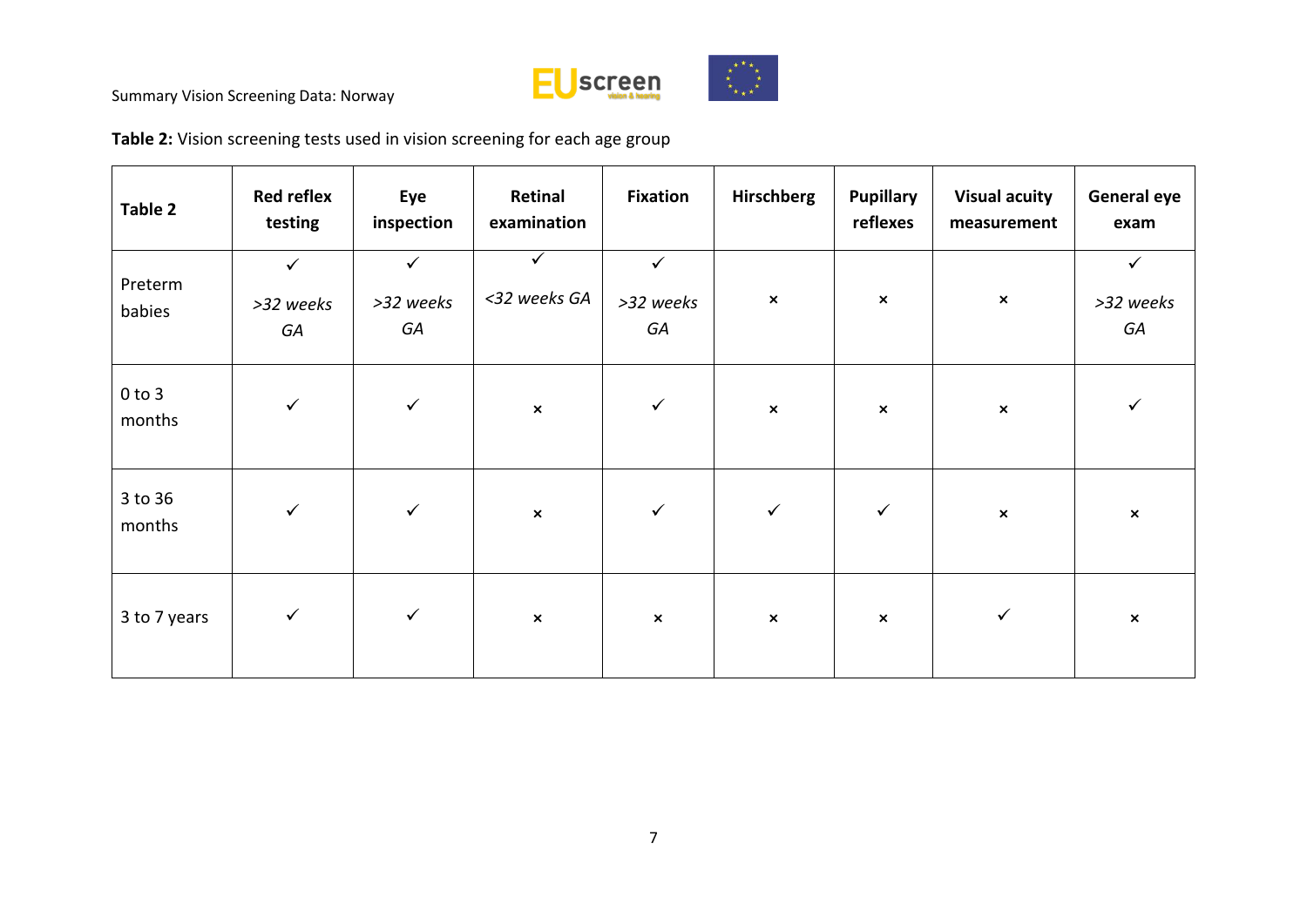

**Table 3:** Location of vision screening for each age group

| Table 3        | Hospital       | <b>Child healthcare centre</b> |
|----------------|----------------|--------------------------------|
| Preterm babies | $\checkmark$   | $\pmb{\times}$                 |
| 0 to 3 months  | $\pmb{\times}$ | $\checkmark$                   |
| 3 to 36 months | $\pmb{\times}$ | $\checkmark$                   |
| 3 to 7 years   | $\pmb{\times}$ | $\checkmark$                   |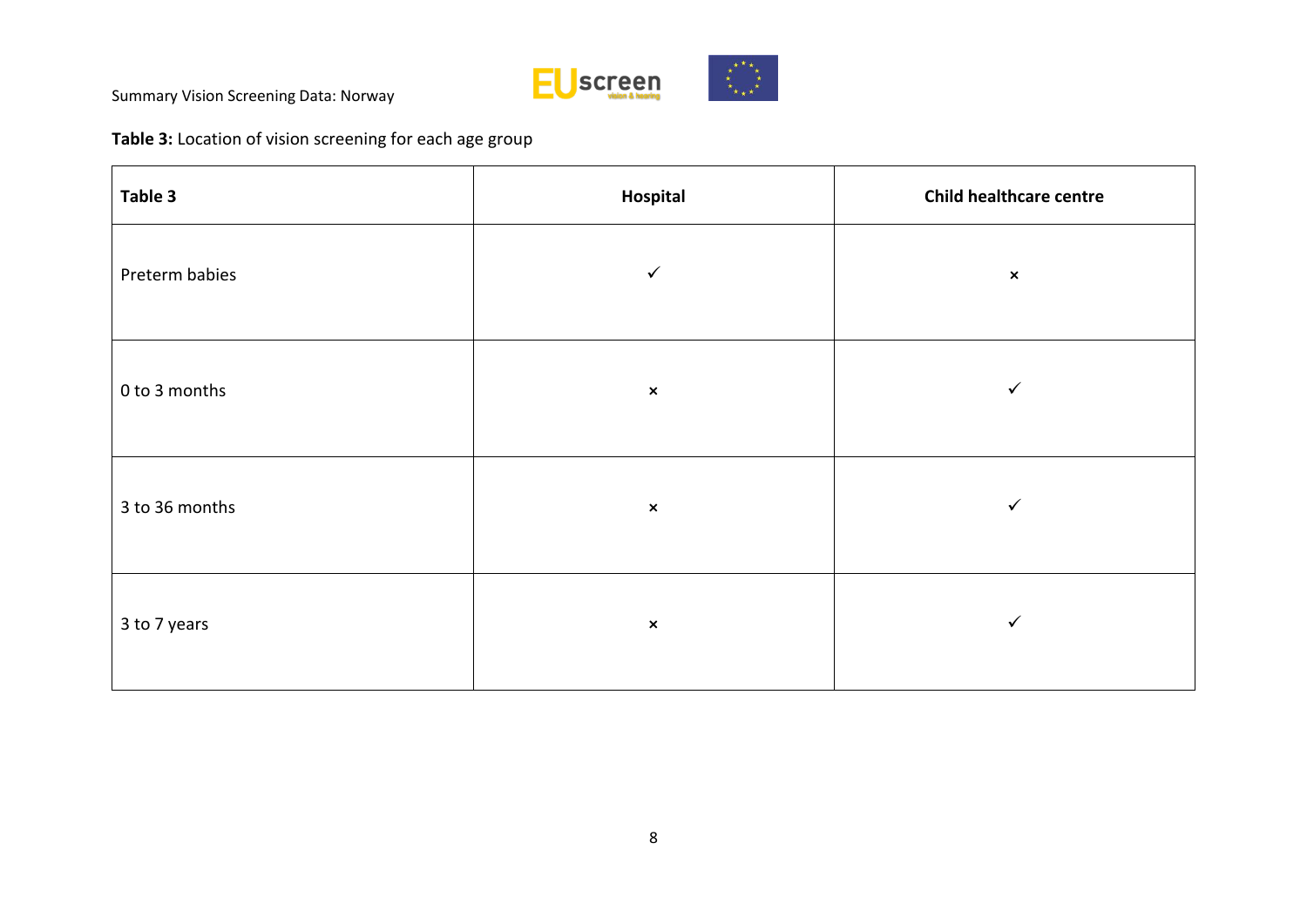



#### <span id="page-14-0"></span>**6 Automated Screening**

Automated vision screening is achieved using handheld, portable devices designed to detect presence of refractive error from 6 months of age. It provides objective results and is used to detect amblyopic risk factors. This differs from other methods used to screen children for amblyopia which focus on detection of the actual condition and the resulting visual loss. No automated screening is conducted in Norway.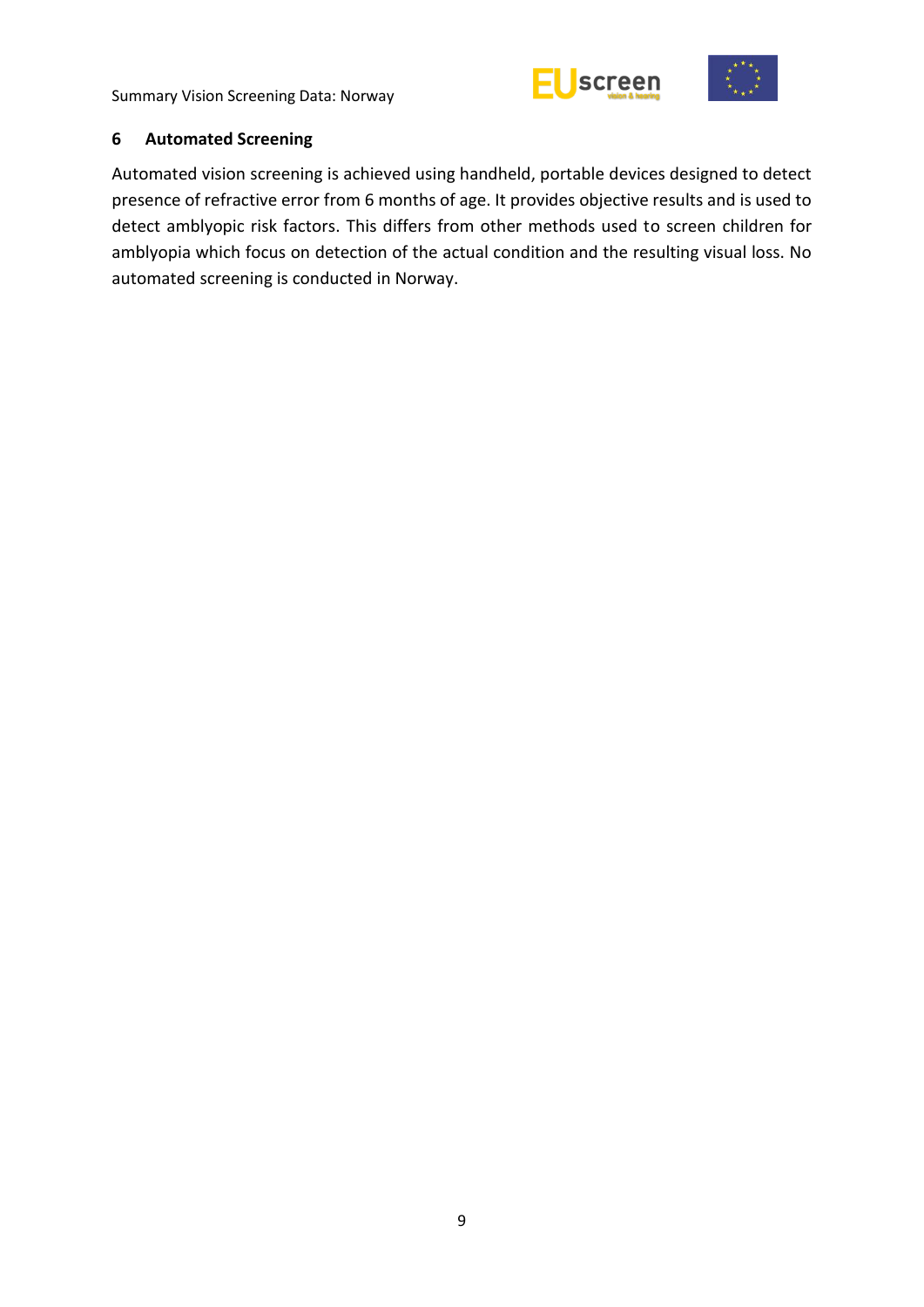



## <span id="page-15-0"></span>**7 Provision for Visually Impaired**

The Norwegian school system is based on full integration and therefore there are no schools for blind or severely visually impaired children. Special education professionals monitor visually impaired children attending regular primary school. This is done through two special educational centres ("resource centres") that the municipal special educational teachers may refer children to or get special support from in difficult cases. The support and devices are financed by the government and include data equipment, low vision devices (e.g. cameras) and mobility training.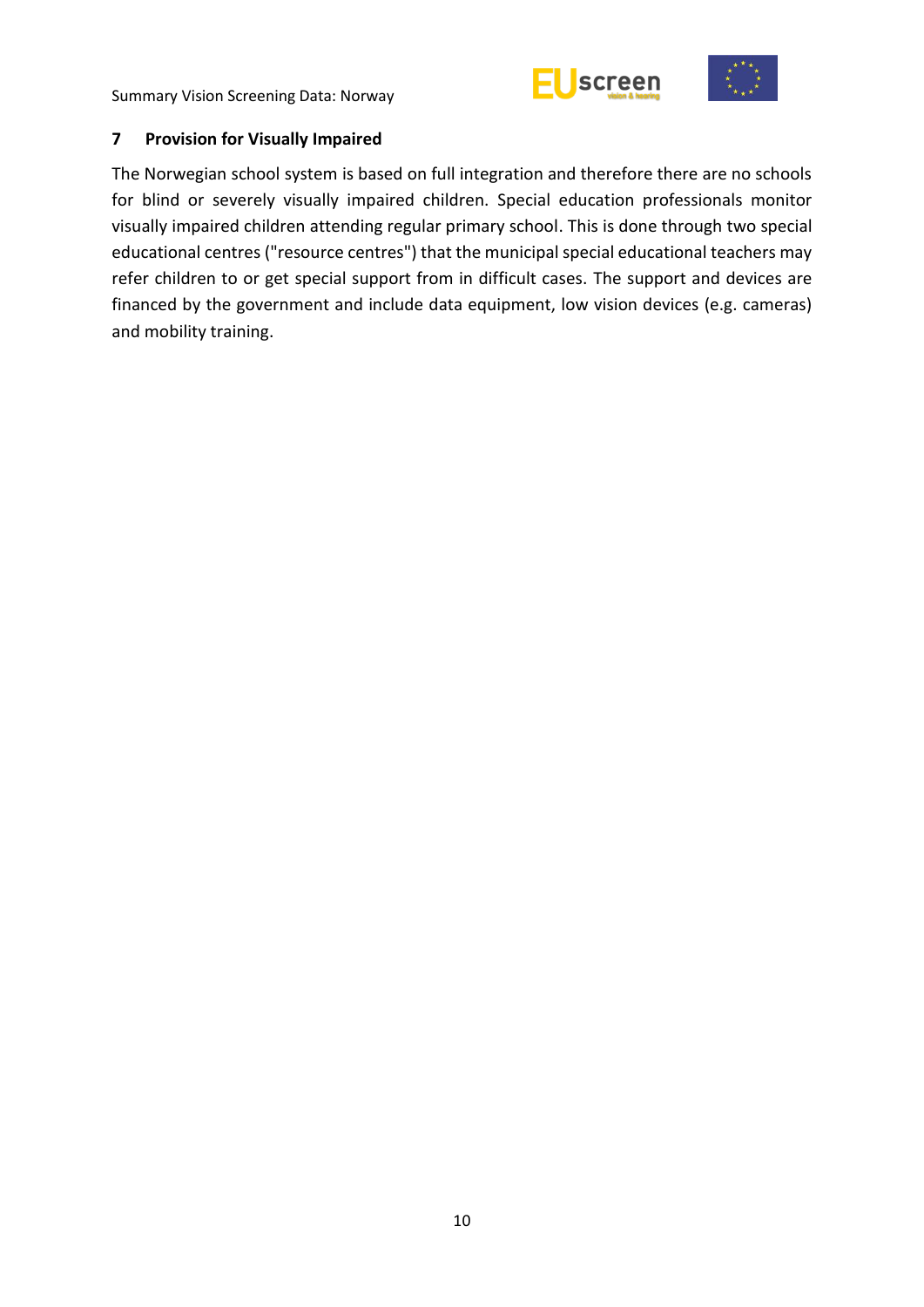



#### <span id="page-16-0"></span>**8 Knowledge of existing screening programme**

#### <span id="page-16-1"></span>*8.1 Prevalence/Diagnosis*

No data available.

## <span id="page-16-2"></span>*8.2 Coverage*

All children are invited for vision screening as part of general screening in children. Invitations are sent out by letter as part of the official health system and all children are covered. Attendance is estimated at 97-98%.

## <span id="page-16-3"></span>*8.3 Screening evaluation*

The sensitivity of vision screening is estimated at 95%. The specificity of vision screening is estimated at 95%. These are rough estimates; unfortunately there is no research data available.

### <span id="page-16-4"></span>*8.4 Treatment success*

It is estimated that there are 1,500 operations per year for strabismus and approximately 2 to 5% of preschool children are treated. This is based on national data in 2003, which showed that there were 1200 operations that year. No further data available. Ophthalmologists are professionals that prescribe glasses for children under the age of 7 years. Optometrists (since 2000) are also allowed to prescribe glasses for children under 7 years of age, however, they are not permitted to use diagnostic eye drops on children under 5 years of age. Other treatment options include patching, atropine and cataract surgery where appropriate. All eligible children are offered treatment.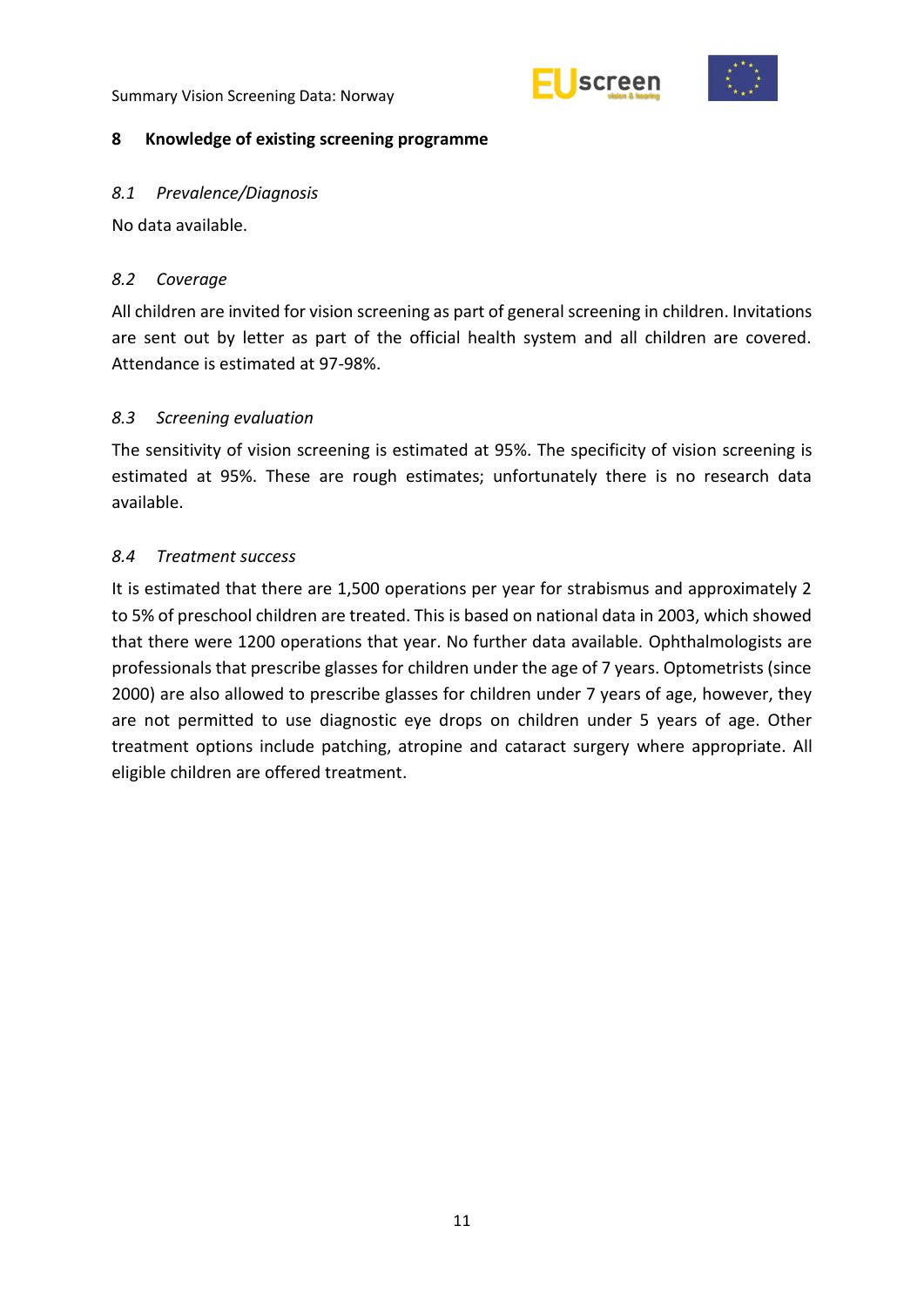



#### <span id="page-17-0"></span>**9 Costs of vision screening in children**

#### <span id="page-17-1"></span>*9.1 Cost of vision screening*

The salary costs per year for specialist nurses in mother and child healthcare centres (about 600 centres across Norway) is 450,000 NOK (approximately 47,000 Euros, November 2018). A normal work shift is detailed as 7.5 hours per day. Vision screening is the main focus in this examination, but other factors are investigated, such as an evaluation of language, motor function, and physical activity. The 4 year old vision screening is stated as taking approximately 1 hour to complete.

<span id="page-17-2"></span>*9.2 Cost of treatment for amblyopia* No data available.

<span id="page-17-3"></span>*9.3 Cost of Treatment for strabismus* 

No data available.

<span id="page-17-4"></span>*9.4 Cost of treatment for cataract* No data available.